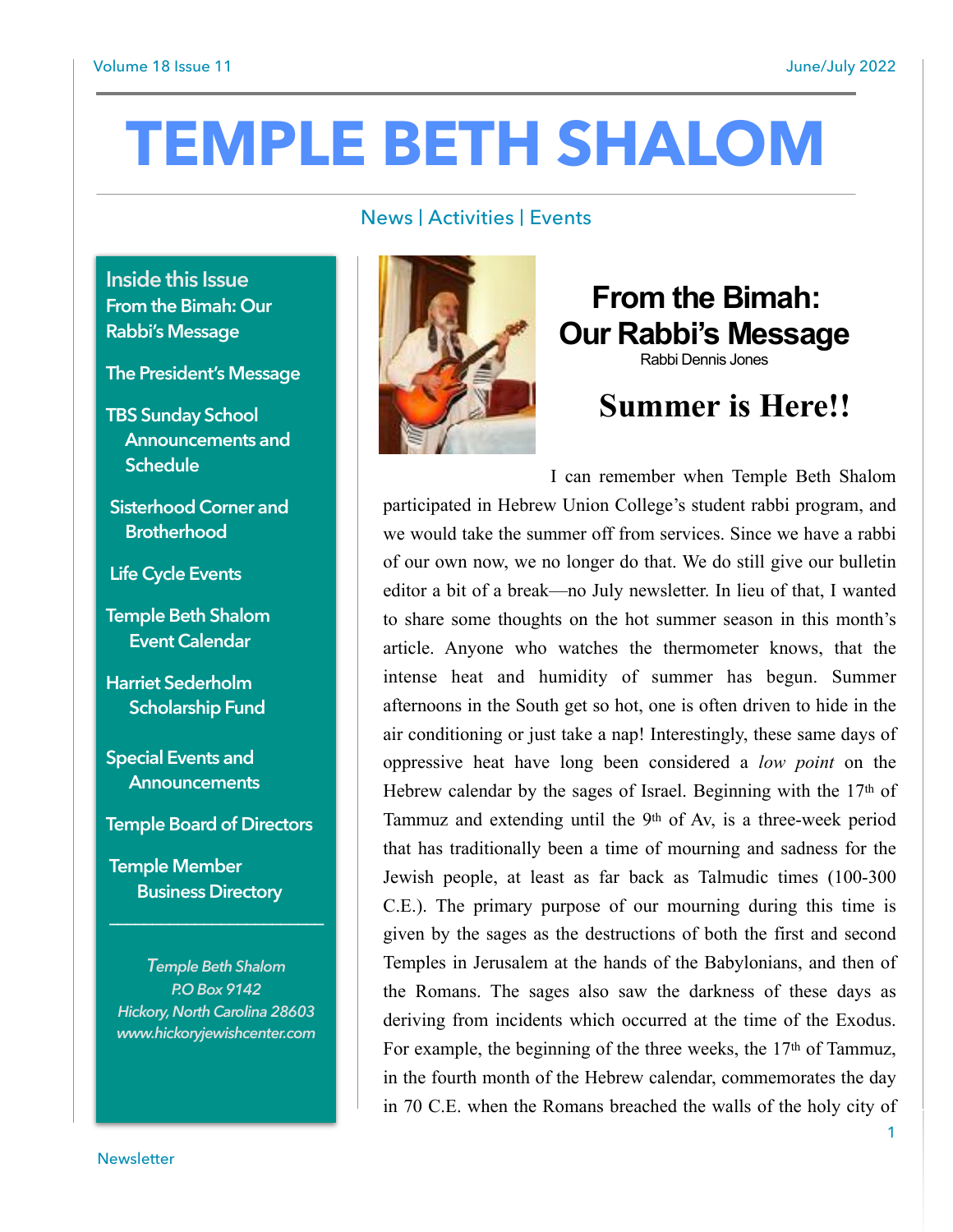Jerusalem. Rashi tells us that it also corresponds with the timing of the "golden calf" incident following the giving of the Torah on Mount Sinai (Rabbi G. Rubin, "Matan Torah According to Rashi," [http://ohr.edu/](http://ohr.edu/991) [991](http://ohr.edu/991)).

According to the Rabbis of the Mishnah, the time of sadness culminated on the day of Tisha B'Av, the 9th of Av, in the fifth month of the Hebrew calendar. They stated, "Five misfortunes befell our fathers ... on the ninth of Av. ...On the ninth of Av it was decreed that our fathers should not enter the [Promised] Land; the Temple was destroyed the first and second times; Bethar was captured; and the city [Jerusalem] was ploughed up" (*Mishnah, Ta'anit* 4:6). Recall that Moses had sent twelve spies into the land of Canaan ahead of the arrival of the children of Israel, and when those spies returned they reported to the people that it would be impossible for the Israelites to overcome the inhabitants of the land. According to the Torah, the people believed the spies negative report, and sadly, Adonai decreed that that doubting generation would not be permitted to enter the land of Israel (Numbers 13:25-14:45). This "sin of the spies" seems to have put a black mark on the day which has persisted throughout history. Particularly disheartening to the sages was the fact that the focal point of Israelite worship, the holy Temple in Jerusalem, was destroyed first by the Babylonians (586 B.C.E.), then after its rebuilding by the Romans (70 C.E.) on this *very same day in the month of Av*. And, fresh on their minds were the slaughter of over 500,000 Jews at Bethar and the plowing of the destroyed city of Jerusalem by the Romans at the time of the Bar Kochbah revolt (135 C.E.).

In addition to the tragedies falling on the 9th of Av, as enumerated in the Mishnah, a host of dreadful events have befallen our people on or very near that day throughout history:

- The First Crusade began, August 15, 1096, in which 10,000 Jews were killed in the first month alone.
- The Jews were expelled from England, July 18, 1290.
- The Jews were expelled from France, July 22, 1306.
- The Jews were expelled from Spain, July 31, 1492.
- Germany entered World War I, August 1, 1914.
- Himmler approved the Nazis' "Final Solution," August 2, 1941.
- The deportation of the Jews from the Warsaw ghetto to Treblinka began, July 23, 1942. (See Tracey R. Rich, "Judaism 101," [http://www.jewfaq.org/holidayd.htm\)](http://www.jewfaq.org/holidayd.htm)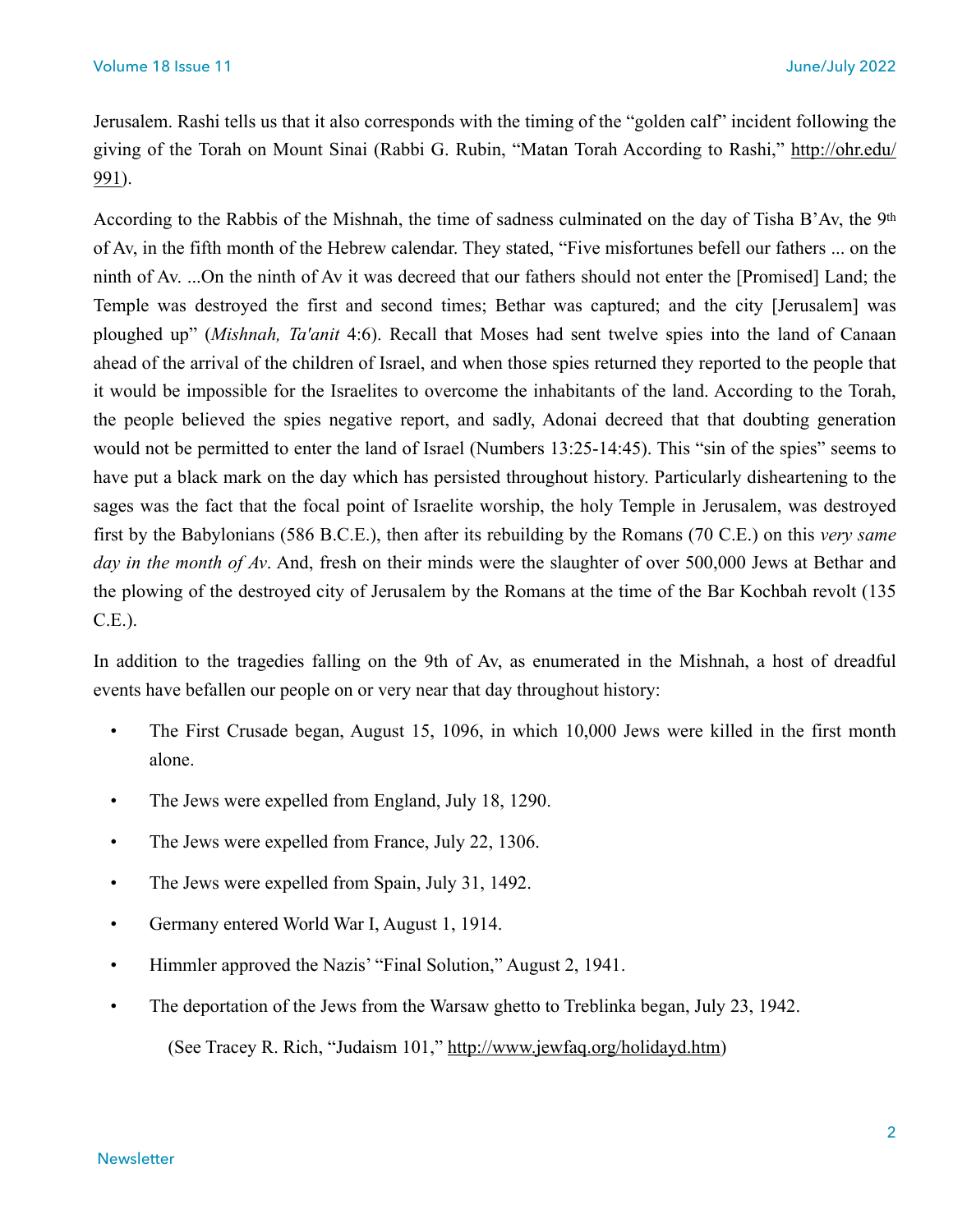Customs for mourning this dark time period in Jewish history have varied from community to community and from time to time, but there has been general agreement that, beginning on the 17<sup>th</sup> of Tammuz, weddings are not to be performed. As the first day of the month of Av approaches, mourning traditionally intensifies. During the nine days from the first to the ninth, many observant Jews abstain from cutting their hair or shaving, abstain from the drinking of wine or eating of meat except on Shabbat, and abstain from pleasurable activities and recreation. According to the *Shulchan Aruch*, the fast of Tisha B'Av was to be every bit as strict as the fast of Yom Kippur. Extending from sundown to sundown, the individual is prohibited from eating or drinking, washing or bathing, applying creams or ointments, wearing leather, or enjoying marital relations. The sadness of the day is intensified by the reading in the synagogue of the woeful book of Lamentations from the Hebrew Bible. The only difference from the High Holiday fast of Yom Kippur is that if the 9<sup>th</sup> of Av falls on a Shabbat, it is not observed until the next day (Rabbi Joseph Telushkin, *Jewish Literacy*, pp. 593-597).

Did you know that according to at least one sage of the Talmudic period, there was to be a major holiday following the intense summer time of mourning? "Said Rabbi Shimon ben Gamliel: There were no greater festivals for Israel than the 15th of Av and Yom Kippur" (*Talmud, Ta'anit* 26b). In fact, the Talmud goes on to record at least six major positive events that occurred on Tu B'Av, the 15th of Av. The Mishnah tells us that the "daughters of Jerusalem" would borrow fine linens and go out to dance in the vineyards. Young men who were not yet married would look upon the maidens to find a suitable wife (Also *Ta'anit* 26b, Yanki Tauber, "Why Do We Celebrate the 15<sup>th</sup> of Av?" http://www.chabad.org/). As nights became longer, the intense heat of summer began to fade, and the early cool breezes anticipating fall began to blow, the Rabbis encouraged the Jewish people to turn from their time of mourning to a time of joy. And, this has been a recurring theme of Jewish history, that times of oppression and tragedy have been followed by times of redemption, victory, and joy, by the hand of the Almighty.

If you are moved to recognize these ancient observances this year in keeping with the traditions of our people, the 17th of Tammuz falls on Saturday, July 16. That day is followed three weeks later by the fast of Tisha B'Av on Saturday, August 6 (postponed until Sunday, according to tradition). Our time of rejoicing returns with the festival of the full moon of Tu B'Av on Friday, August 12.

Such has been the history of our people from ancient times until now that periods of tragedy and sadness are followed by periods of deliverance, joy, and rebirth. The story is told of a 19th century British politician who was walking outside of a synagogue on the 9<sup>th</sup> of Av. From inside the synagogue walls, he heard the reading of the book of Lamentations and the weeping of the people. Upon inquiry, he was informed by a bystander that the Jews were mourning the loss of their ancient Temple and the many tragedies that have befallen their people during this time of year. So impressed was he, that he exclaimed, "Surely a people who mourn with such intensity the loss of their homeland, even after 2000 years, will someday regain that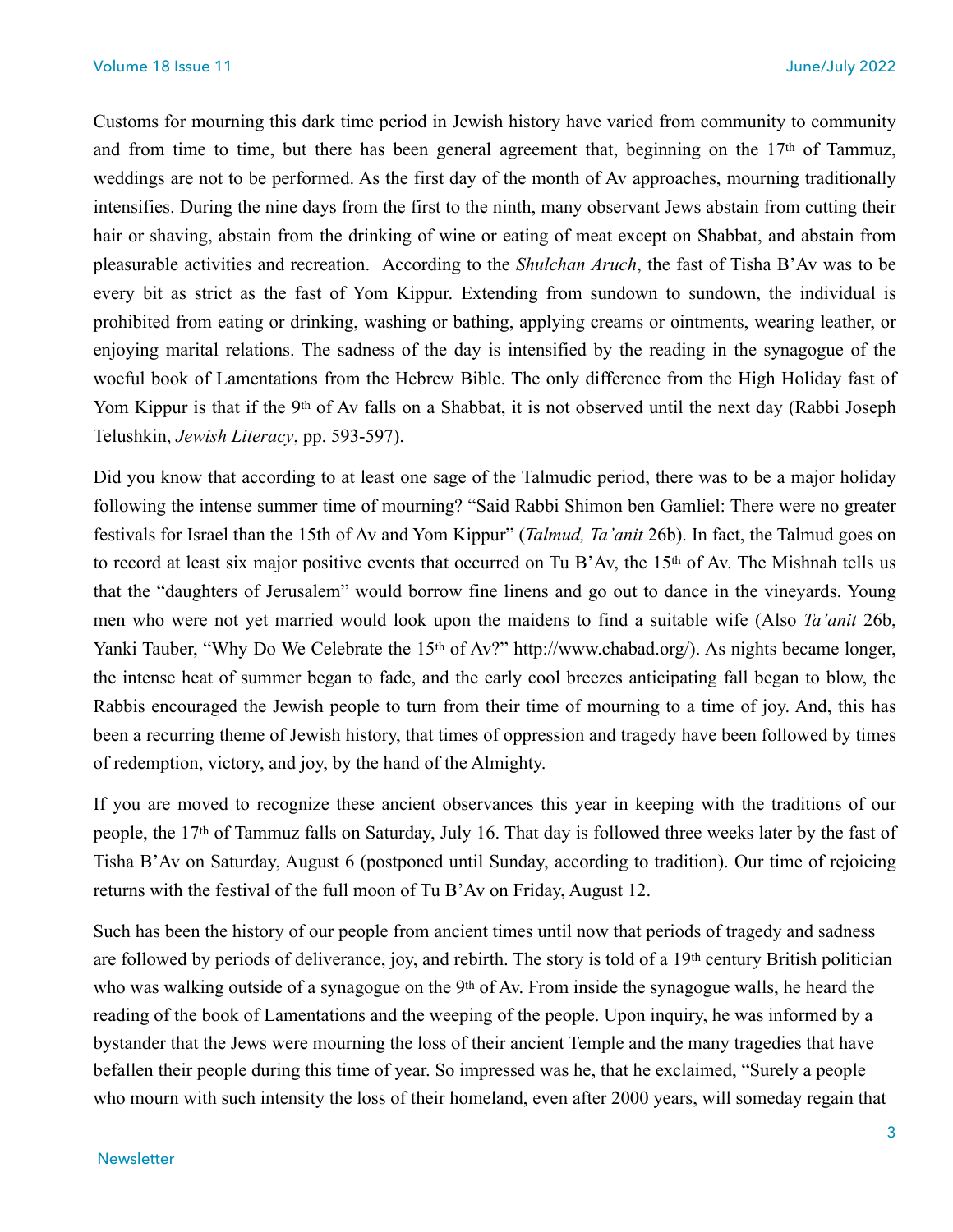homeland" (Telushkin, p. 595). Amazingly, we have regained that homeland, modern Israel, and are prospering there. And this return was predicted by the Hebrew Prophets over 2500 years ago. In one such prophecy, Zechariah even refers to the fast of the 9<sup>th</sup> of Av: "Thus says the LORD of hosts, the fast of the fourth month (Tammuz 17) and the fast of the fifth month (Av 9) …will become joy, gladness, and cheerful feasts for the house of Judah; so love truth and peace. …many peoples and mighty nations will come to seek the LORD of hosts in Jerusalem.... In those days, ten men from the nations of every language will grasp the corner of the garment (*tzitzit*?) of a Jew saying, 'Let us go with you, for we have heard that God is with you'" (Zech. 8:19-23). As one who has had the privilege of converting to Judaism, I find the words of this prophecy chilling. Could it be possible that we are witnessing the fulfillment of these ancient words in our own day? *Ken yehi ratzon*—may this be God's will!

#### **President's Message**

Susan Goldstein, President

I remember my first Tikun Leyl Shavuot like it was yesterday. In fact, it was over 30 years ago. Although I didn't know what it was, when my friend and teacher, Rabbi Michael Siegel, asked, I unhesitatingly agreed to help arrange the first community-wide one in Chicago's Lakeview area. Four synagogues (one Conservative, two Reform, and one Modern Orthodox) and the JCC participated.

Each synagogue held its own "opening" event, then, at 11:00 pm about 100 of us gathered at the JCC. The first session was a panel discussion -- actually an "Ask the Rabbi" event with a rabbi from each organization, moderated by a neighborhood scholar. After a snack (I was on KP duty with the Modern Orthodox rebbitzen), we moved to the next set of sessions. We studied through the night with 8 sessions (three class choices per session), separated by dairy snacks (featuring ice cream and cheesecake) and lots of coffee. There were sleep rooms, one for women and one for men, for those who needed rest between sessions. At 6:00 am we walked one block over to Lake Michigan for sunrise shacharit services -- one egalitarian and one for men only. Some then went back to the JCC for one more breakfast snack, OJ, and coffee before either going to services or going home to bed.

That year, I chose to go home to bed. I had explained to my husband (Harold) what the plan was for the night and told him I'd be home before he got up that morning. Well, he waited up all night. He wanted to know where I'd been all night because NOBODY stayed up all night to study on a Jewish holiday that he'd never heard of anyway! I calmly explained that I had about 100 witnesses, and invited him to check in with any number of them. I believe it was a rabbi who finally reassured him. In any event, he was prepared the following year -- and he finally recognized Shavuot as a real Jewish holiday!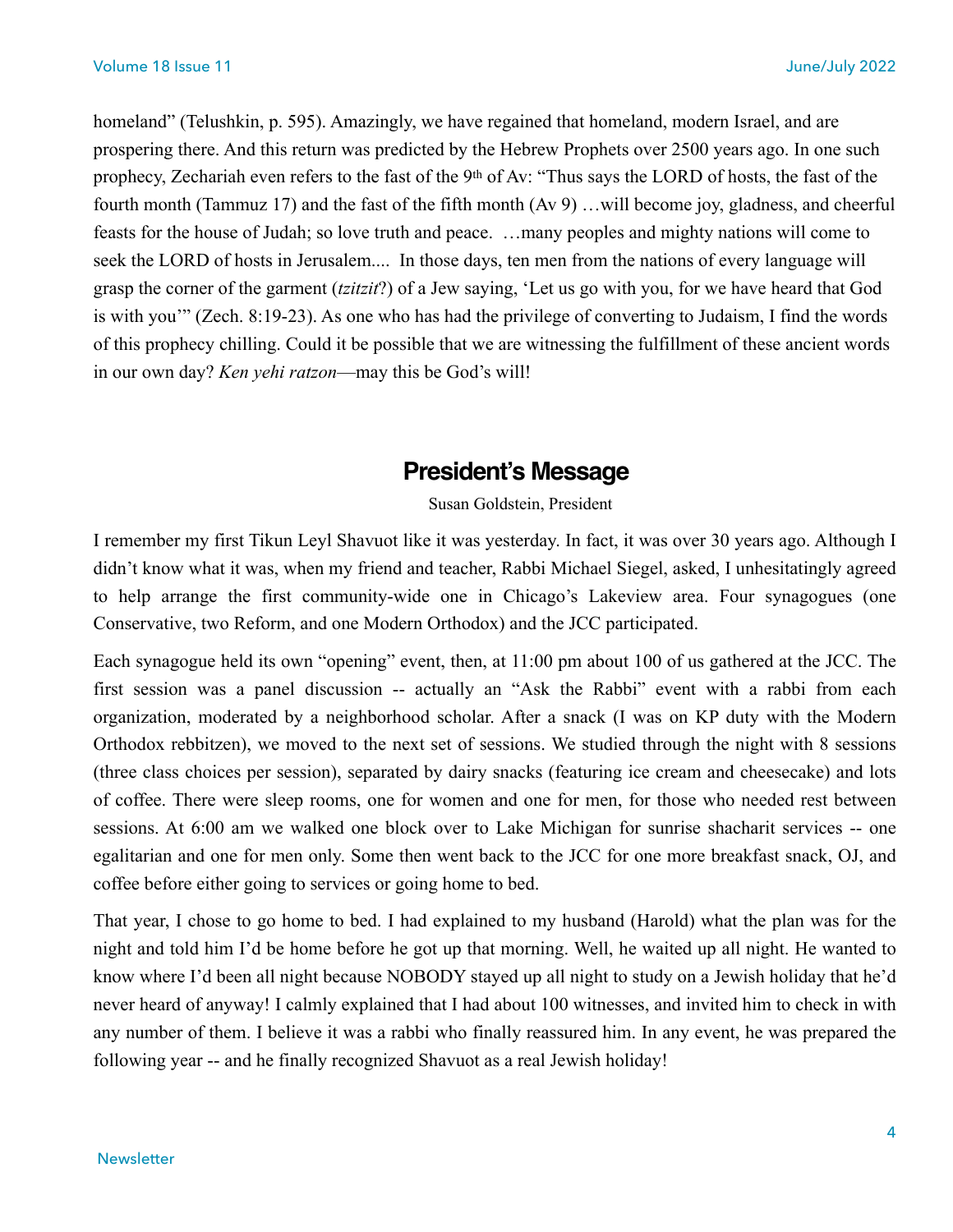In fact, Shavuot is a really beautiful Jewish holiday celebrating the giving of the Aseret HaDibrot ("Ten Sayings"/the first ten of the 613 commandments). So, Saturday night I'll be live streaming some learning sessions, Sunday morning I'll live stream a service where I can hear the Ten Commandments chanted, and Monday morning I'll recite Yizkor one last time in 5782. I encourage you to find a service via live stream or Facebook that feeds your soul.

Chag Sameach,

Susan

#### **TBS Sisterhood**

Sheri Stock, Sisterhood President

Yay for Summer! Sisterhood has several things on the horizon for this summer.

Sunday, June 26th, from 4:30 to 6:00pm, we will be at Shadow Line Vineyard (2550 Shadow Line Lane, Granite Falls NC...about 15 minutes from Temple). We will be inside and we will have a few different wines to sample and some hors d'oeuvres.

Sunday, July 17<sup>th,</sup> at 7:00pm we will have our first combination (In person and Zoom) trivia night! The winners get tickets to see the Crawdads!!!

Sunday, August 7<sup>th,</sup> at 7:00 pm we will meet at the synagogue (and by Zoom) to discuss the upcoming High Holidays and decide on a book to read for Rosh Hashanah (and discuss it at our next meeting). Appetizers and beverages will be provided!

I am excited to see many of you at these events! Stay safe and hydrated. Wear your sunscreen. Be COVID aware and have fun this summer!

Sheri

#### **TBS Sunday School Program**

Kathy Jones, Sunday School Principal

Sunday School regular classes concluded on May 22nd with Sheri Stock teaching the students to make challah! Our last get together will be June 12th at 10am for our end of the year party! We plan to have an outdoor game day. It should be fun for all!

Classes will resume in the fall. Parents and students will receive the new year's schedule as we get closer to the date.

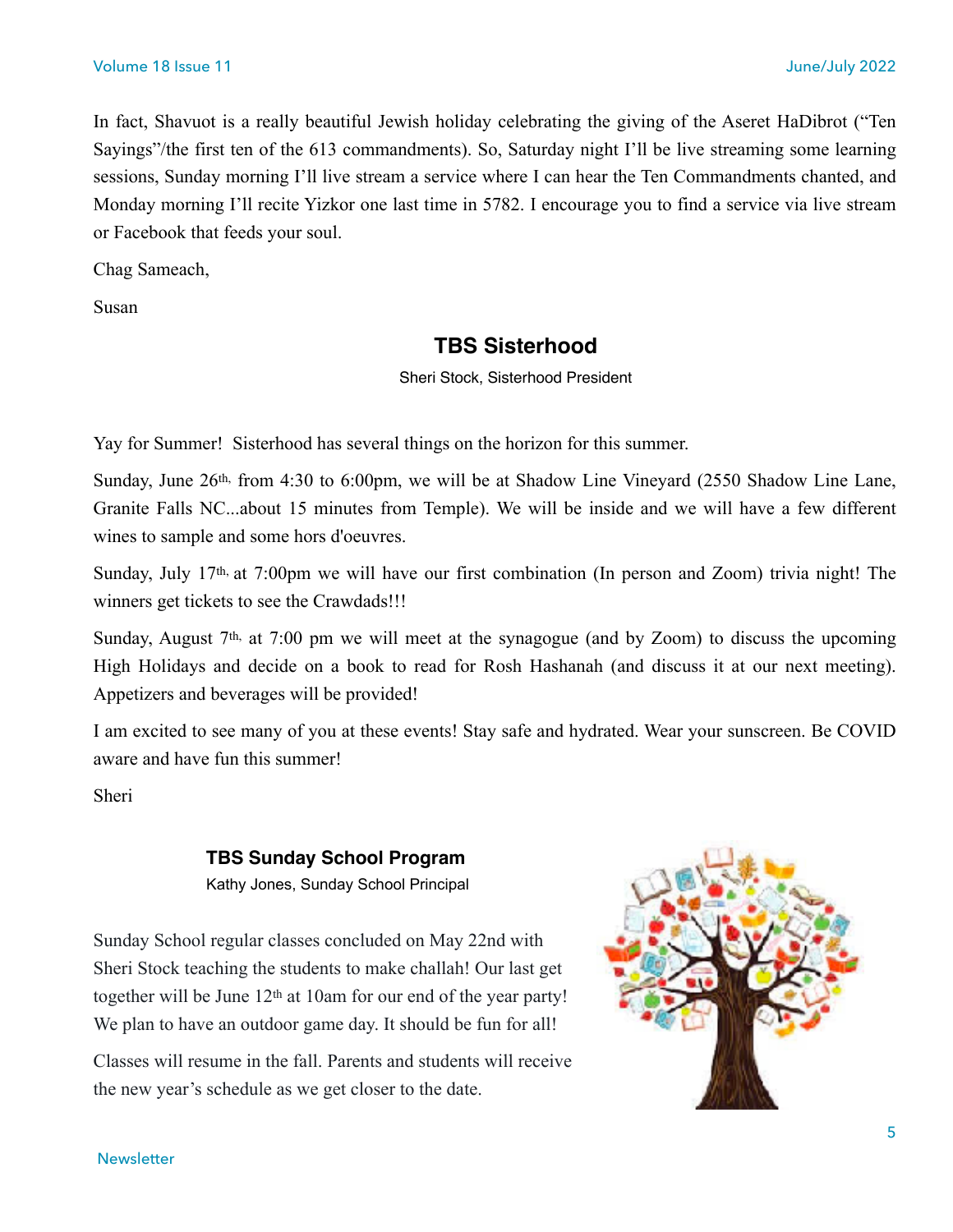If you would like to know more about TBS Sunday School, please contact Kathy Jones at [krsjones2002@yahoo.com](mailto:krsjones2002@yahoo.com).

#### **Harriet Sederholm Scholarship Fund**

The Harriet Sederholm Scholarship Fund (HSSF) was established by a long-time Temple member and past President, Burt Sederholm (may his memory be for a blessing), to honor his late wife Harriet, who died shortly after her retirement from 25 years with the Catawba County Department of Social Services. The

scholarship committee is a sub-committee of the Temple Beth Shalom Board. The committee manages funds invested for the purpose of rewarding one-time scholarships with the earnings from the invested funds. These awards honor the memory of Harriet Sederholm and her efforts to improve the lives of so many impoverished adults and children in Catawba County.

The HSSF scholarship is available to students. Candidates will submit an essay to any one of the committee members. The essay will explain who the candidate is, what they are doing currently, what their plans are for the future, how the scholarship funds will be used and, if applicable, what the connection may be to Jewish life.

The committee will make decisions based on the following preferences but not absolutes:

Is the applicant a temple member or related to a temple member?

Is the applicant Jewish?

Will the funds be used for educational needs?

Will the funds make a difference regarding the applicant's ability to benefit from the activity?

Is the activity something deemed to be of value by the committee?

Interested students should submit their essay by April 30th. The scholarship season runs from May 1- April 30. All applicants will be notified in writing if their application has been approved or declined by May 15<sup>th</sup>. Awards should be mailed to recipients by May 31st.

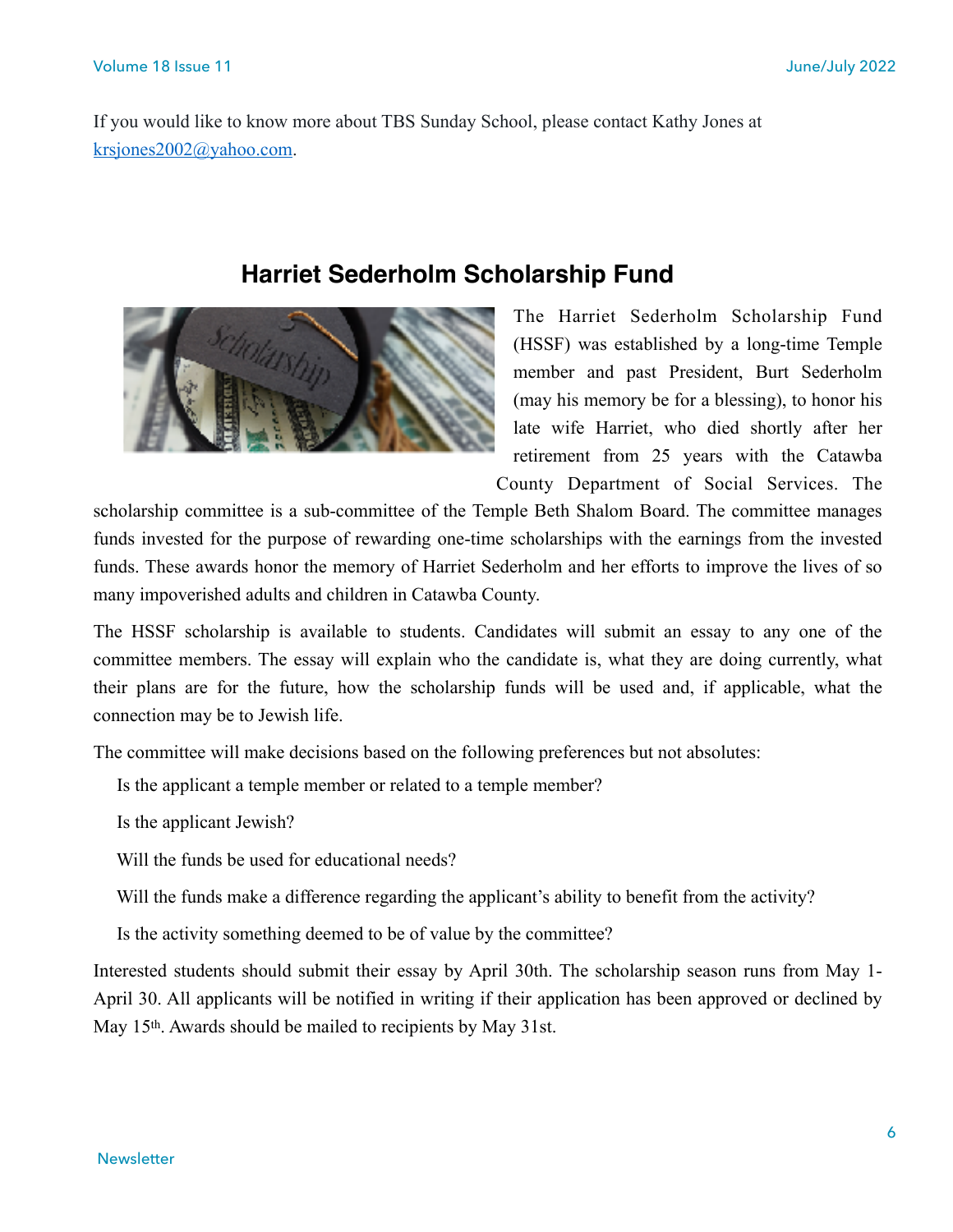The essay should be emailed to any of the committee members: Lin Gentry, Karen Ferguson, or Sandy Guttler. Naturally, the committee encourages everyone to make a tax-deductible donation to the Scholarship Fund at any time.

#### **Temple Board**

Our next meeting is TBA at the temple. Board meetings are open to all temple members. Contact Susan Goldstein if you wish to join a scheduled monthly meeting. Board members are:

#### **Officers:**

Susan Goldstein, President Barbara Laufer, Past President Tiffany Hull, Vice President Susan Rieder, Treasurer Lin Gentry, Secretary

#### **Members at Large**:

Liz Correll Mary Lee Tosky Karen Ferguson Derek Cooperberg Sheri Stock Susan Tiger Huitt Jodi Lavin-Tompkins



**Please consider these funds for your next donation: Building and Grounds Security Sunday School Community Relations and Social Action**

#### **Our May donation went to the Hickory Corral Society in honor of Thelma Jarvis**

**Do you have a favorite charity you would like us to donate to? Let us know.**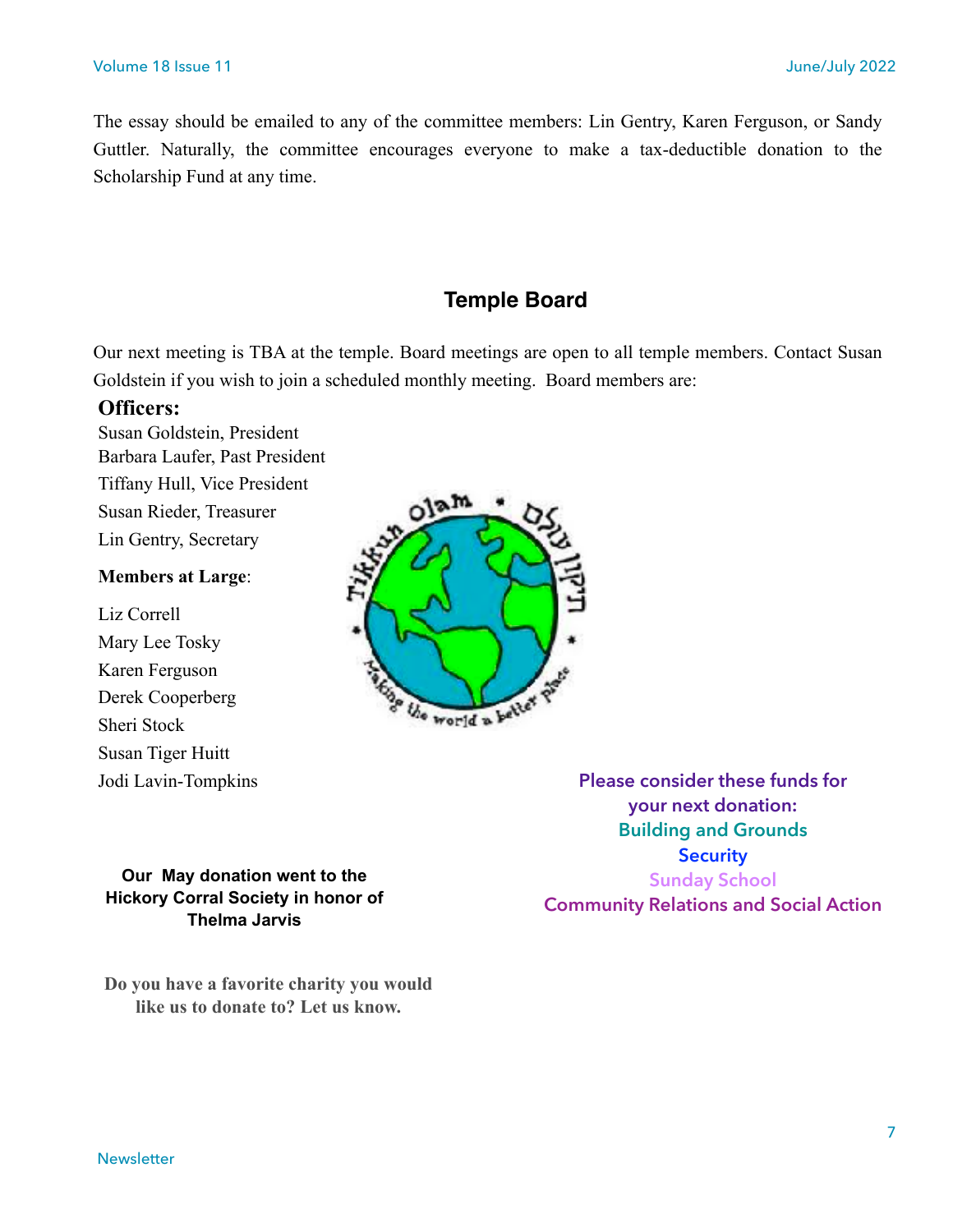Please consider pairing with a board member(s) to host a Shabbat or Holiday at Temple Beth Shalom. When members contribute to the life of our synagogue in this way, we all feel a part of our Jewish community and an active participant in assuring its well-being.



### **TBS Community Mitzvah Projects**

If members of the congregation have any household items that they would like to donate to our ongoing mission to help lower income families or know of any unmet needs in our area, please contact:

Kathy Jones, Chair of the Community Relations and Social Action Committee at krsjones2002@yahoo.com.



**SHALOM HARMON INSTITUTE**

Follow this link for information about upcoming online events at SHI:[https://](https://www.hartman.org.il/programs/) [www.hartman.org.il/programs/](https://www.hartman.org.il/programs/)



**Temple Beth Shalom has an active membership in the Catawba Valley Interfaith Council, where Rabbi Dennis serves as president. You can find out more about this organization and its activities at: <https://www.facebook.com/CVICNC/>.**

Interfaith Council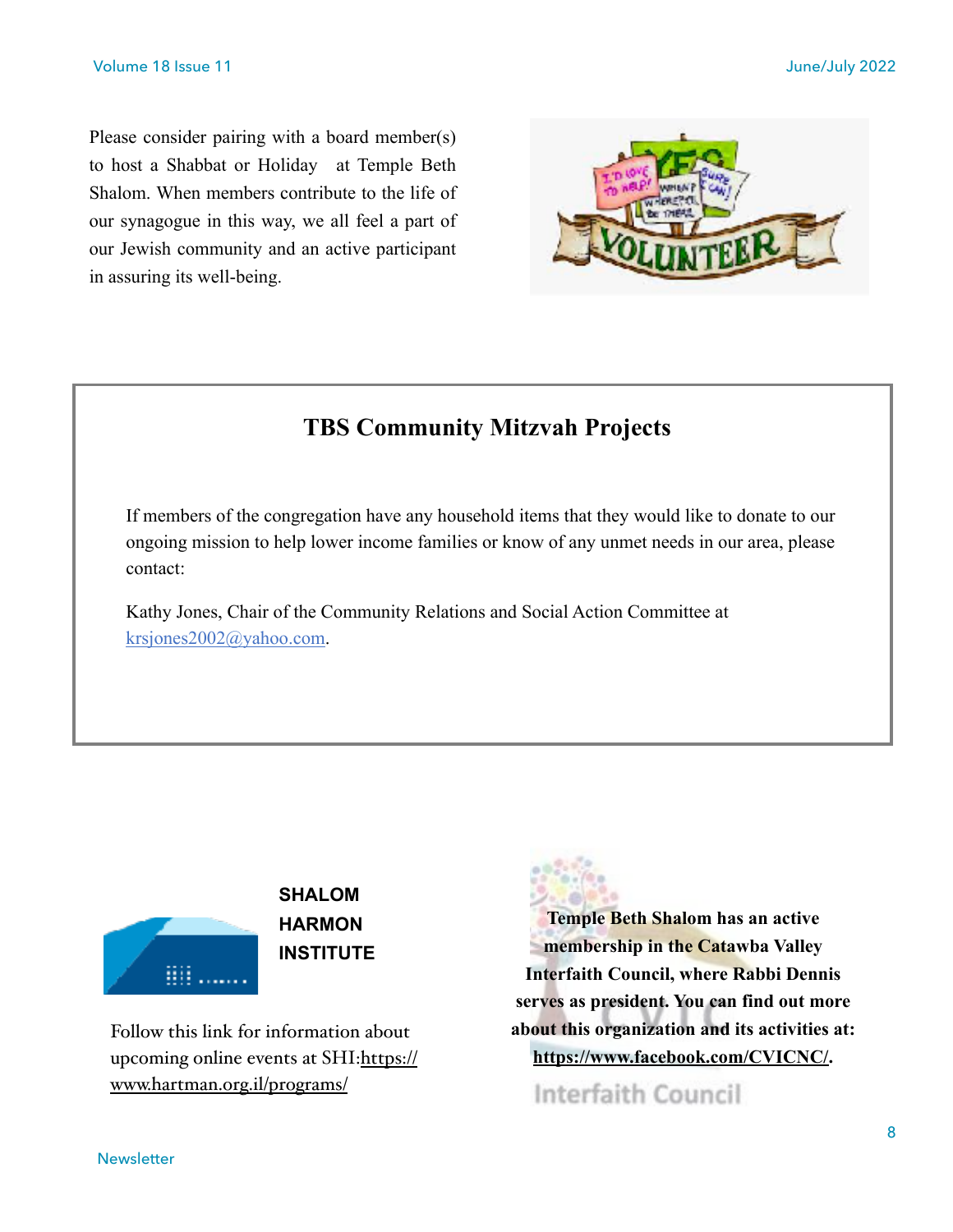#### **TBS Member Business Directory**

*Let us know if you would like to list your business here in the Bulletin. It is a free benefit of TBS membership*

> **Dr. Laura Faruque A Woman's View 915 Tate Blvd SE Suite170 Hickory, NC 28602 828-345-0800**

**Dr. Mark Faruque Bethlehem Family Practice 174 Bolick Lane Suite 202 Taylorsville, NC 28681 828-495-8226**

**Jack and Hannah Levy Druzy Dreams Crystals http://www.etsy.com/shop/ druzydreamscrystals,** 

**Dr. David Peltzer Newton Family Physicians 767 West First Street Newton, NC 28658 828 465-3928 [www.newtonfamilyphysicians.com](http://www.newtonfamilyphysicians.com)**



**Temple Beth Shalom Life Cycle June/July Events**

#### **June Birthdays**

Bradley Haddock 6/3 Susan Jarvis Goldstein 6/10 Connie Tosky 6/14 Heidi Jones 6/14 Esther Greene 6/16 Ron DuBow 6/20 Sandy Guttler 6/22 Ashley Brooke Cohn 6/30 Rhett Tompkins 6/30

#### **July Birthdays**

Emily Tosky 7/3 Lin Gentry 7/7 Karen Ferguson 7/9 Daniel Jones 7/16 Tiffany Hull 7/17 David Peltzer 7/18 Eric Igdal 7/19 Seth Cohn 7/19 Mitch Weatherly 7/19 Alison Weatherly 7/20 Arleen Gold 7/20 Alexis Cangemi 7/23 Debra Engelmann 7/24 Benjamin Levinson 7/29

#### **June/July Anniversaries**

Solomon and Stephanie Zerden 6/6 Dennis and Kathy Jones 6/9 Rich and Debbie Engelmann 6/10 Lin and Frank Gentry 6/1 Elaine Zerden 7/18 Karen and Clyde Ferguson 7/9

#### **June Yahrzeits**

Harry Leifer 6/1 Roy Bowen 6/5 Mazzie Hull 6/11 Harris Sederholm 6/15 Dorothy Cohen 6/21 Stephen Schonberg 6/24

### **July Yahrzeits**

Elaine S Rockstein 7/5 Sylvia Kaufman 7/6 Carole Bowers 7/16 (Stinson) Leo John Maciejewski 7/19 Bernice Fedder 7/20 Marvin Yelton 7/20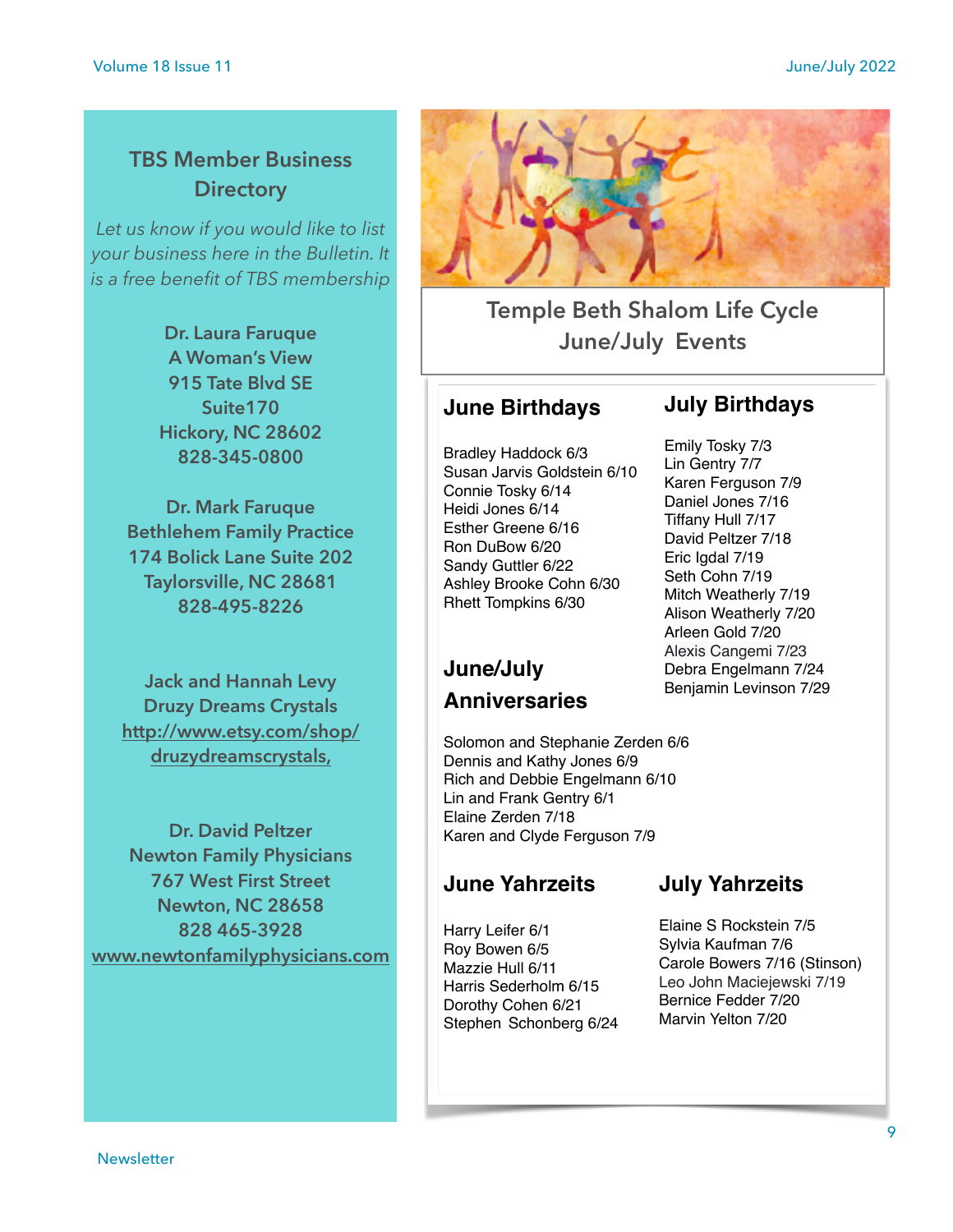#### **TBS MESSAGE BOARD**

Best wishes for a speedy recovery: to Barbara Laufer from Karen and Clyde Ferguson To Rabbi Dennis and Kathy Jones from Lin Gentry



**Next International ASU Summer Symposium on Film and Photography During and After the Holocaust To Be Held as a Hybrid Program in July 2022: Registration is open**

For more information about the symposium, registration, and available scholarships, please click [here](https://holocaust.appstate.edu/teachers) or contact the Center at 828.262.2311 or [holocaust@appstate.edu.](mailto:holocaust@appstate.edu)

**Local and Regional Events**



Pete Sobotkin, Temple Beth Shalom member, is team captain for the Catawba County Fraternal Order of Police team for the American Cancer Society's Relay for Life All Night walk. Its purpose is to raise money for a cure for cancer and to support cancer patients. Due to COVID, this major fundraiser has been cut back the last few years. If you would like to donate to this very important charity, it will be greatly appreciated. All donations are 100% tax deductible. Cash or checks made out to the "American Cancer Society" can be mailed to: Pete Sobotkin, 1004 N Center St, Hickory, NC 28601.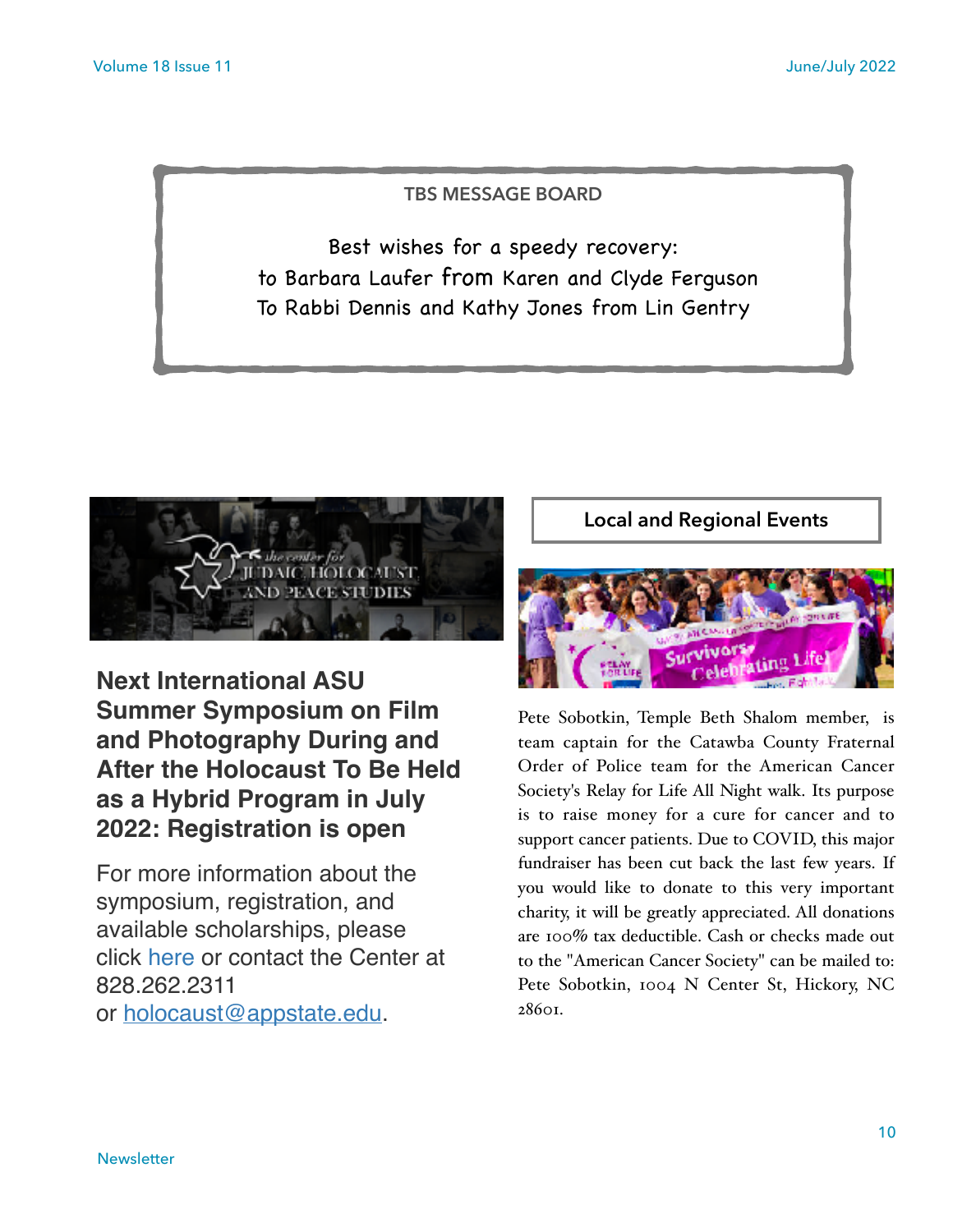## **Schedule for Rabbi Services and Sunday School 2022**

For event updates, email: [info@hickoryjewishcenter.com](mailto:info@hickoryjewishcenter.com)

| <b>DATE</b> |    | <b>EVENT</b><br>5<br><b>Shavuot Morning Service 10:00 AM (Sunday) CANCELLED</b> | <b>BULLETIN DEADLINE</b> |        |
|-------------|----|---------------------------------------------------------------------------------|--------------------------|--------|
| June        |    |                                                                                 |                          | May 23 |
|             | 11 | <b>Saturday Morning Service 10:00 AM</b>                                        |                          |        |
|             | 12 | <b>Sunday School Final Session/Party 10:00 AM</b>                               |                          |        |
|             | 17 | <b>Friday Night Service 7:00 PM</b>                                             |                          |        |
| July        | 9  | <b>Saturday Morning Service 10:00 AM</b>                                        | N/A                      |        |
|             | 22 | <b>Friday Night Service 7:00 PM</b>                                             |                          |        |

# **Up Next on the Jewish Calendar**

# **Shavuot**

June 4-6, 2022 6-7 Sivan 5782

Gather inspiration to repair the world with commentaries from influential Jewish leaders, rabbis and academics.

# **[The Three Weeks](https://www.chabad.org/article.asp?aid=144558)**

Saturday, July 16, 2022 through Sunday, August 7, 2022

• [Fast of the 17th of Tammuz - July 17, 2022](https://www.chabad.org/article.asp?aid=479885) [Fast of Tish'a B'Av - August 6 - 7, 2022](https://www.chabad.org/article.asp?aid=144575)

The "Three Weeks" and Tisha B'Av are designated as a time of mourning over the destruction of the Holy Temple and the *galut* (exile).

**Want to contribute to the TBS Bulletin? Send entries to Karen Ferguson at [karen.sederholm@gmail.com.](mailto:karen.sederholm@gmail.com) All entries are reviewed by the TBS Board before publication.**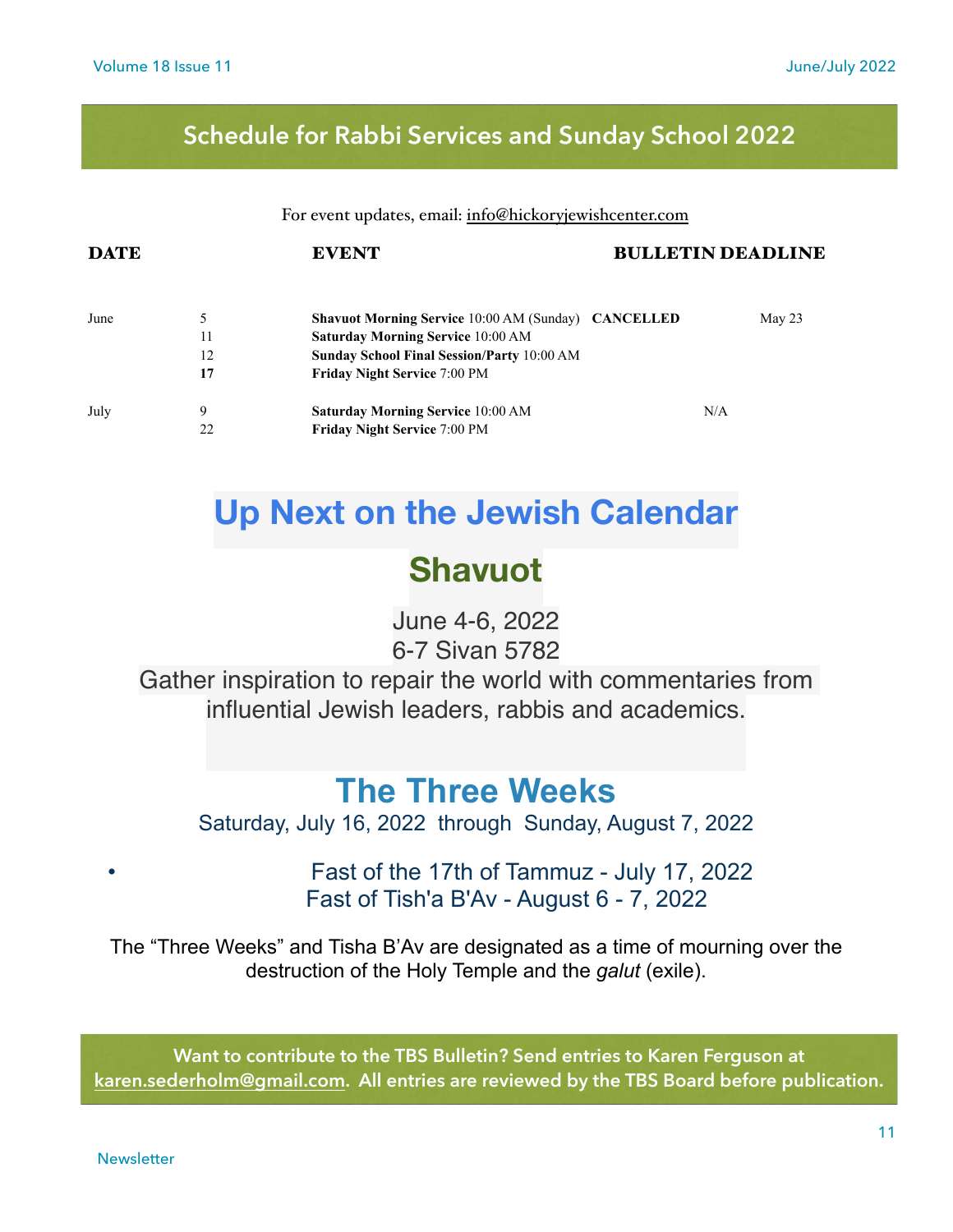Volume 18 Issue 11 June/July 2022